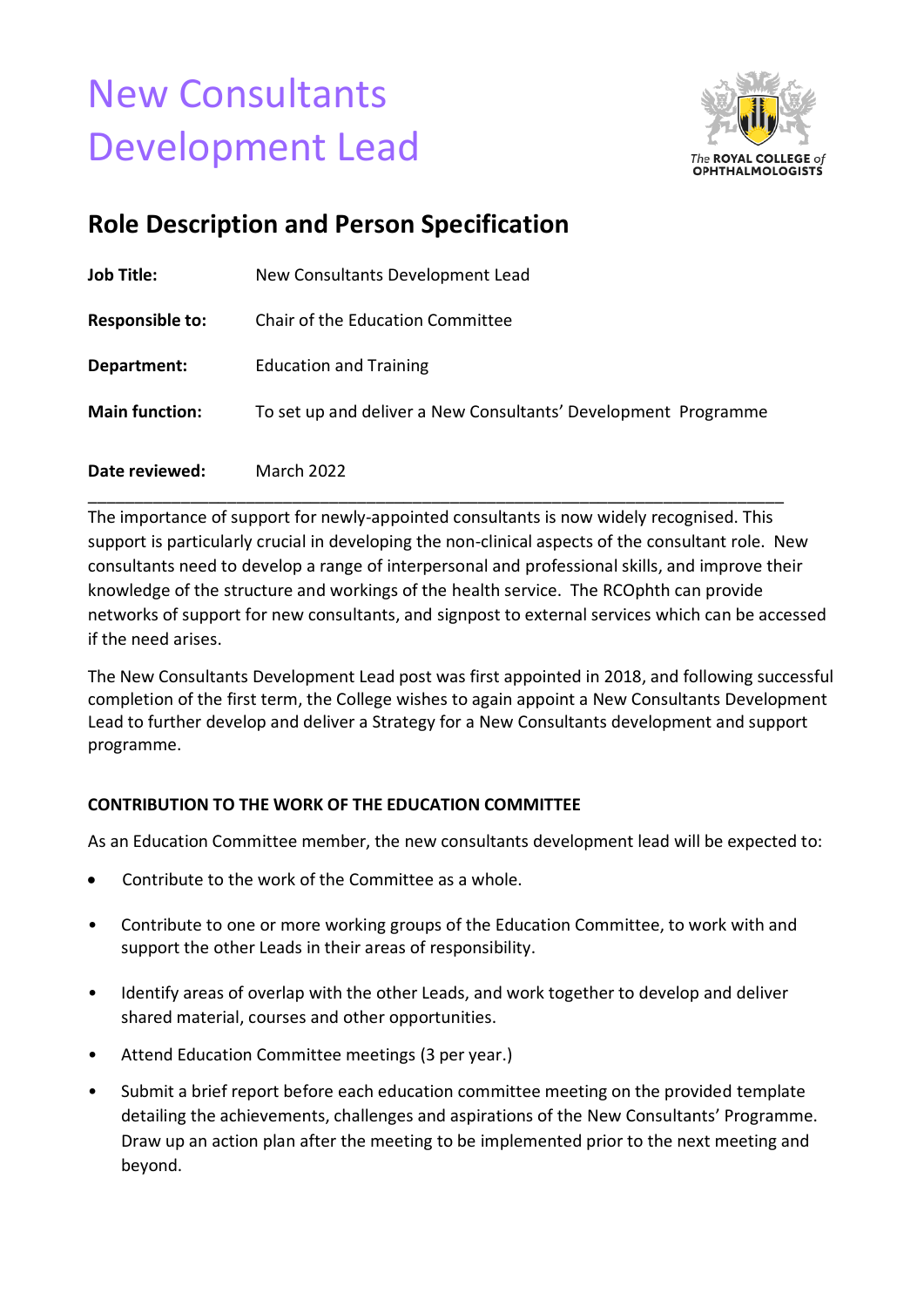#### **SPECIFIC DUTIES AND RESPONSIBILITIES:**

- Identify the development needs of New Consultants in ophthalmology.
- Communicate with new consultants about available RCOphth professional development opportunities.
- Identify resources, processes and events that already exist to support new consultants, and improve awareness and access to them for ophthalmologists. Develop new resources where these are lacking.
- Design a strategy for delivering a New Consultants Programme. This should include online learning resources and face-to-face events. Identification and development of relevant faculty may be required. The postholder should continue to run and develop the successful RCOphth New Consultants' Course. Working with regional teams to support new consultants throughout the UK is encouraged.
- Work with the Wellbeing & Mentoring Lead to develop support structures for new consultants and signpost them to programs already in existence.
- Serve as editor for a 'New Consultants development' area within the new RCOphth 'Inspire' Learning Management System (LMS). This may involve editorial oversight of submitted content, and commissioning and development of new content. Training will be given in use of the LMS platform and the new consultants lead will work with a senior trainee co-editor on this project.

#### **KEY WORKING RELATIONSHIPS**

#### • **Liaison with College:**

Chair of Education, Education Committee members, other College Committees, other council members where relevant, Head of Education and Training and other Department staff.

#### • **External Liaison:**

Health Education England (HEE), Deaneries, Other Royal Colleges, Professional support services.

#### **REMUNERATION**

There is no direct payment for the role other than reimbursement of expenses related to attendance at specified meetings or events as agreed in advance by the Chair of Education.

The post holder will be supported by the RCOphth in applying for recognition of any time commitment within the job planning process but any outcomes will remain a local decision. Evidence of activity within this leadership role will be endorsed for the purposes of personal appraisal and revalidation.

#### **PERIOD OF OPERATION AND COMMENCEMENT**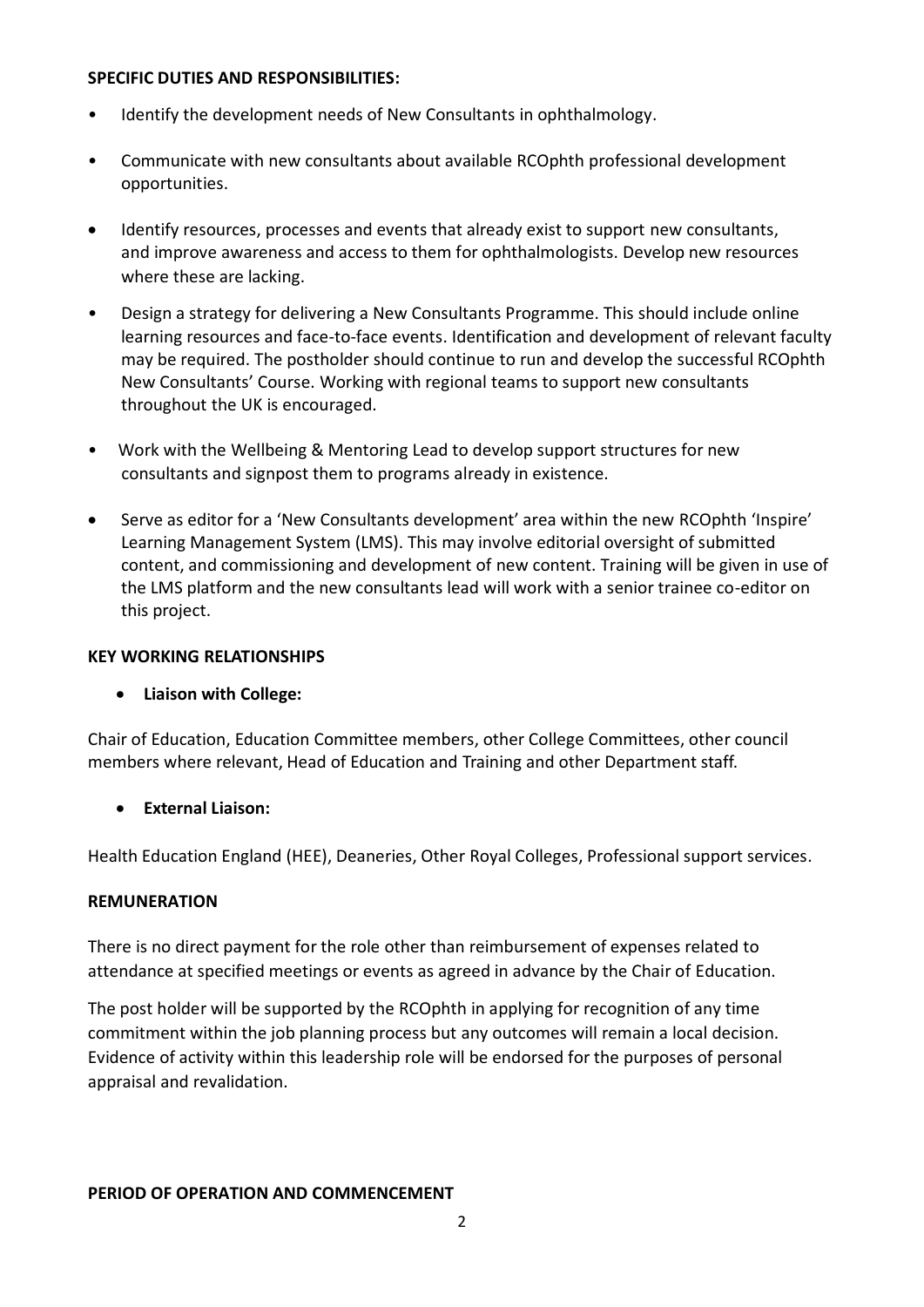The post holder will commence their role in May 2022 for a period of three years with reviews held on an annual basis.

Administrative support will be given from the Education and Training Department.

**EDUCATIONAL REQUIREMENTS**